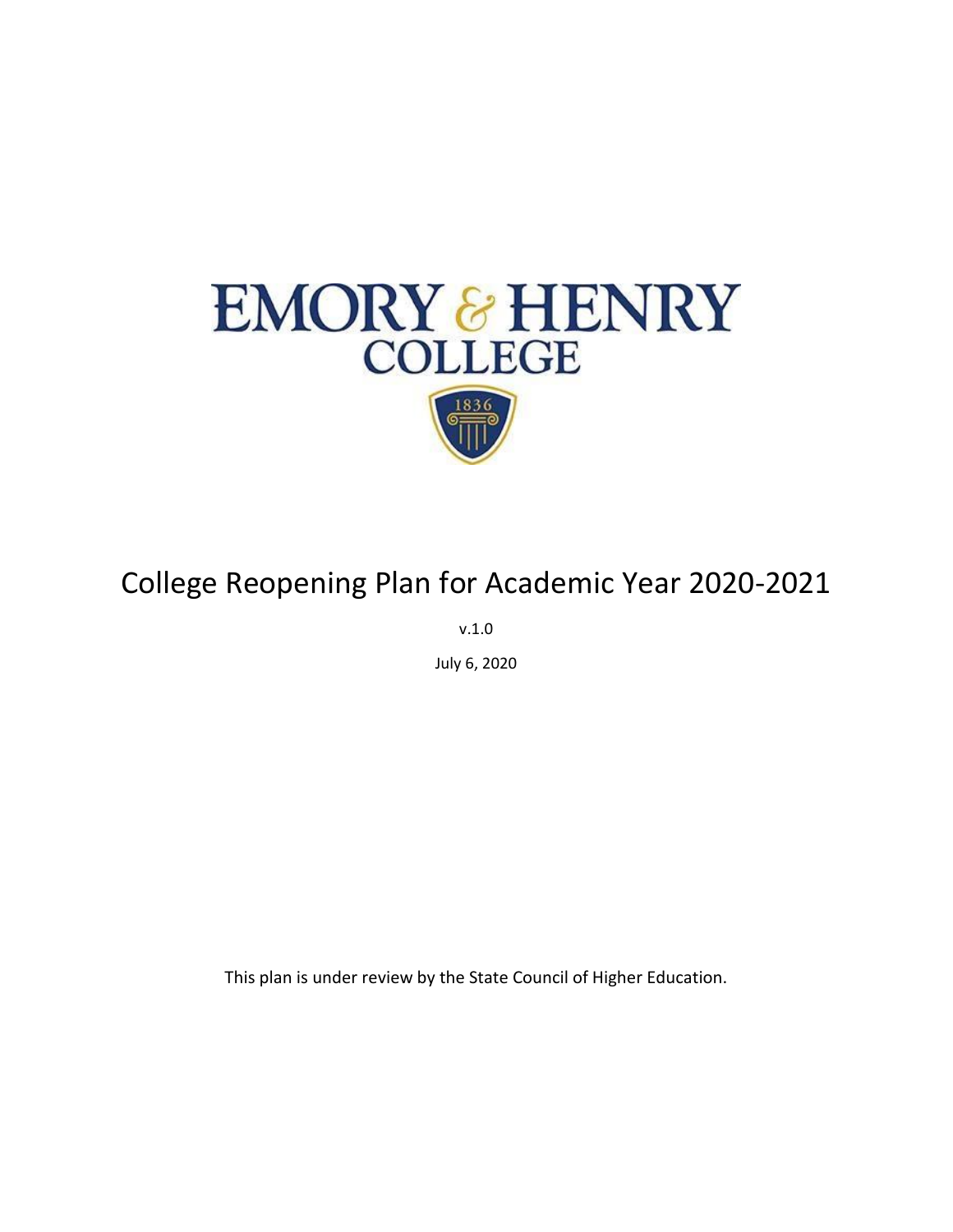

# **Introduction**

Emory & Henry College has implemented a COVID-19 response policy that provides guidance to employees, students, and other relevant stakeholders of the College for the safe return to in-person instruction and oncampus educational operations during the COVID-19 pandemic. Relevant sections from the College's COVID-19 Response Policy Memorandum are included here and serve as the College's Reopening Plan that addresses all of the required components detailed in the Virginia state guidance document, "Higher Education Reopening Guidance."

#### **COVID-19 Task Force**

During the first week in March 2020, the College convened a task force of key College personnel, led by the Associate Provost and Dean of Students, to respond to the COVID-19 virus that was sweeping across the globe. This task force has evolved, and its membership has changed over the past few months, but its focus on the health and wellbeing of the College community has continued. The charge of the Task Force was initially to prepare for the virus's arrival, and then it changed to transitioning the College to remote and distance delivery. As the semester ended, the Task Force's charge moved to developing a plan for reopening the College in the fall; this document is the result of that work. Now, the Task Force will shift into implementing the plan.

The Task Force meets at least two times per week and has sub-groups that meet throughout the week. A search for a permanent COVID-19 Coordinator is underway; until that position is filled, the Associate Provost and Dean of Students will continue to chair the COVID-19 Task Force and serve as the College's COVID-19 Coordinator.

#### **Contact Information**

Questions about the College's Reopening Plan should be addressed to the following persons:

Lead Contact: Greg Steiner Associate VP for Process and Effectiveness; Policy Owner gsteiner@ehc.edu 276.944.6763

Back-up Contact: Ryan Bowyer Associate Provost and Dean of Students; COVID-19 Coordinator rbowyer@ehc.edu 276.944.6528

#### **Attestation**

Emory & Henry College's Chief Executive Officer, President Dr. John Wells, certifies that this reopening plan complies with "Higher Education Reopening Guidance."

 $-M$  Dells  $-$  07/06/2020

Signed: Dr. John Wells, President Date Emory & Henry College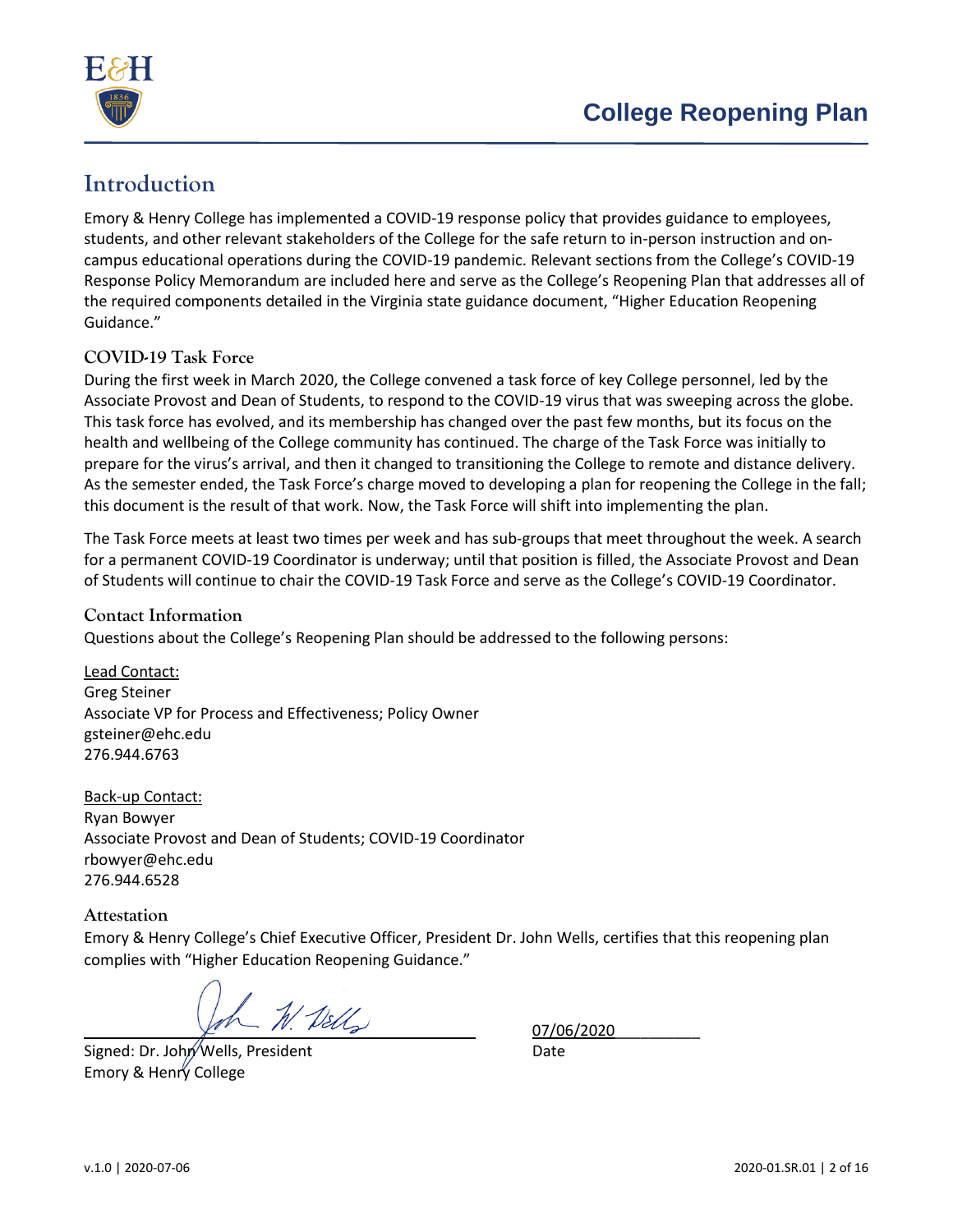

# **1. Purpose**

### <span id="page-2-1"></span>**1.1. Scope**

All students, faculty, staff (including Apogee, National Management Resources, and Sodexo on-site staff), and visitors (including, but not limited to, job candidates, parents, patrons, prospective students, spectators, trustees, and vendors) accessing College property or an approved instructional site (i.e. Intermont Equestrian Center or Southwest Virginia Higher Education Center) for College-related purposes must comply with the rules, standards, and procedures outlined or referenced in this policy.

# **1.2. Principles**

This policy's purpose is to achieve a College repopulation plan that:

- 1. Complies with all local, state, and federal government and health department mandates regarding an institution's safe re-opening during the COVID-19 pandemic;
- 2. Addresses the health and well-being of all relevant stakeholders; and
- 3. Considers the long-term sustainability of Emory & Henry College.

This policy promotes actions that limit the spread of the COVID-19 virus.

# **2. Policy**

This policy has been developed in anticipation that conditions at the state, regional, and local levels are conducive to conducting in-person instruction and on-campus educational operations in academic year 2020-21. Guidance from government agencies is continually updated and mandates may become less or more restrictive based on the virus's impact to the public's wellbeing. As such, this policy is subject to change. All policy revisions will be in accordance with the current local, state, and federal government and health department guidelines and mandates. In addition to notifying all relevant College stakeholders of any substantive changes to this policy, the College must also notify the State Council of Higher Education for Virginia (SCHEV).

All College Managed Service Providers (MSPs) (i.e. Apogee, National Management Resources, and Sodexo) will be notified of this policy by their respective liaison.

# <span id="page-2-0"></span>**2.1. COVID-19 Training Program**

All students, faculty, and staff (including Managed Service Provider (MSP) on-site staff), must successfully complete a COVID-19 training program that will enable them to recognize the hazards of the SARS-CoV-2 virus, the symptoms of the COVID-19 disease, and the procedures to be followed in order to minimize these hazards. The training topics will include, but not be limited to, the following:

- A. Requirements of this policy;
- B. Characteristics and methods of COVID-19 transmission;
- C. Signs and symptoms of the COVID-19 disease;
- D. Risk factors of severe COVID-19 illness for people with underlying health conditions;
- E. Awareness of the ability of pre-symptomatic and asymptomatic COVID-19 persons to transmit the virus;
- F. Staying home if ill;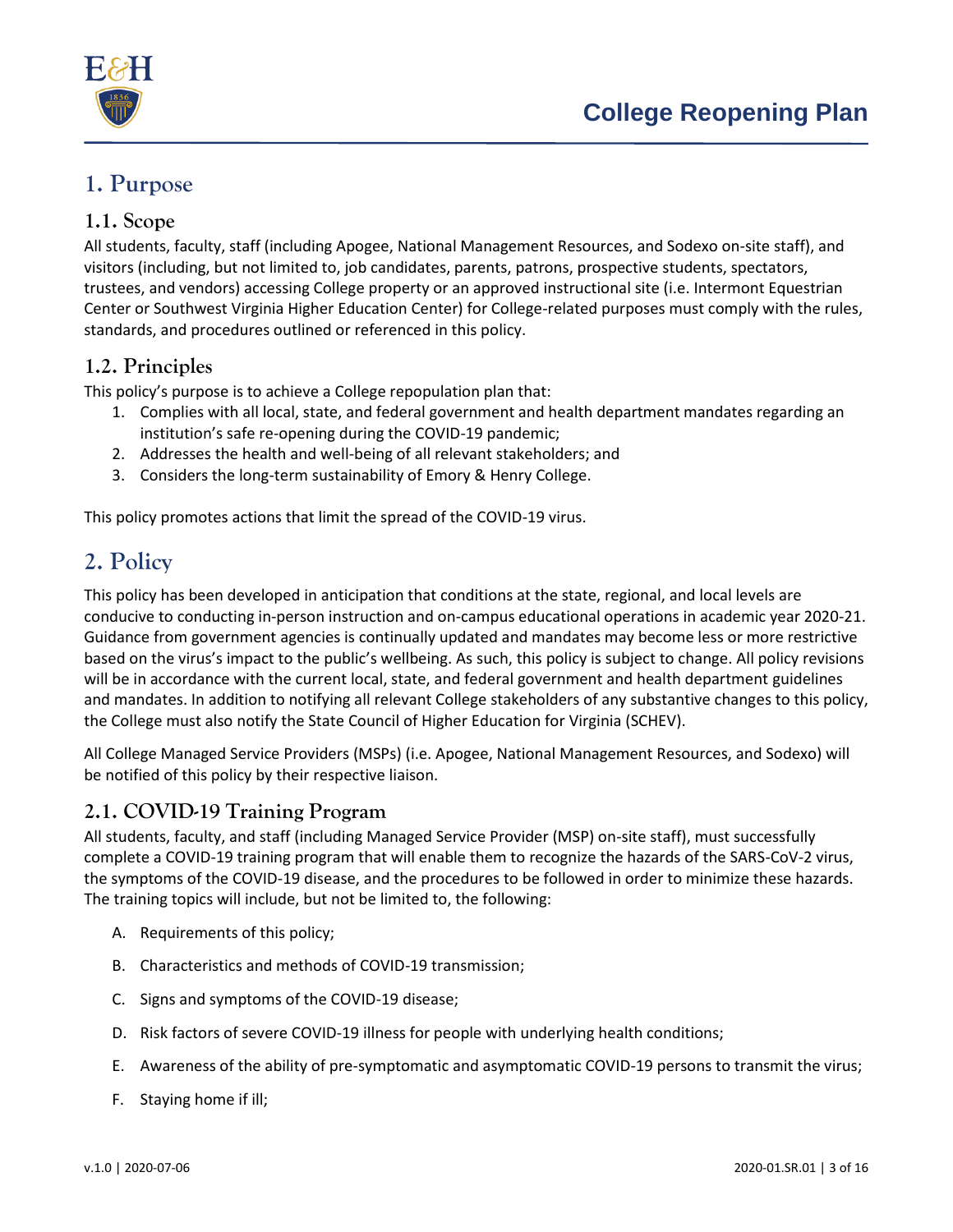

- G. Physical distancing;
- H. Face coverings;
- I. Hand washing and sanitizing;
- J. Cleaning and disinfecting procedures; and
- K. Anti-discrimination and anti-stigma.

#### **2.1.1 Certification and Record**

The College will document successful completion of COVID-19 training and maintain a record of the latest training certification for all individuals subject to section [2.1.](#page-2-0)

#### **2.1.2 Retraining**

When the College has reason to believe that a person who has already been trained does not have the understanding and skill required by section [2.1,](#page-2-0) the person must be retrained. Circumstances where retraining is required include, but are not limited to, situations where:

- A. Changes are made to this policy;
- B. Changes in the SARS-CoV-2 virus or COVID-19 disease hazards; or
- C. Inadequacies in the person's knowledge or use of control measures (i.e. cleaning and disinfecting, face coverings, physical distancing, etc.) indicate the person has not retained the requisite understanding or skill.

## **2.2. Self-Monitor and Report**

#### **2.2.1 Self-Check**

All individuals, as outlined in section 1.1, are expected to conduct a daily self-check for symptoms to assess their risk of being COVID-19 positive prior to accessing College property (other than that individual's College-owned residence) or an approved instructional site. All individuals intending to access the School of Health Sciences must pass an additional temperature screening prior to entry. The College will use a daily self-check mechanism (e.g. questionnaire, app, etc.) that has been developed in accordance with Virginia Department of Health guidelines. Anyone answering YES to any of the screening questions is to stay home and report their symptoms to the appropriate College personnel.

#### **2.2.2 Self-Monitor**

All individuals, as outlined in section 1.1, are expected to continually self-monitor for symptoms throughout the day, especially while on College property. Anyone who develops or experiences COVID-19 symptoms while on College property is to go home and report their symptoms to the appropriate College personnel.

#### <span id="page-3-0"></span>**2.2.3 Reporting Symptoms**

- A. Any **employee** experiencing COVID-19 symptoms must notify their supervisor and report their symptoms to the Office of Human Resources immediately. In addition, employees are strongly encouraged to contact a physician.
- B. Any **student** experiencing COVID-19 symptoms must report their symptoms to the appropriate College official: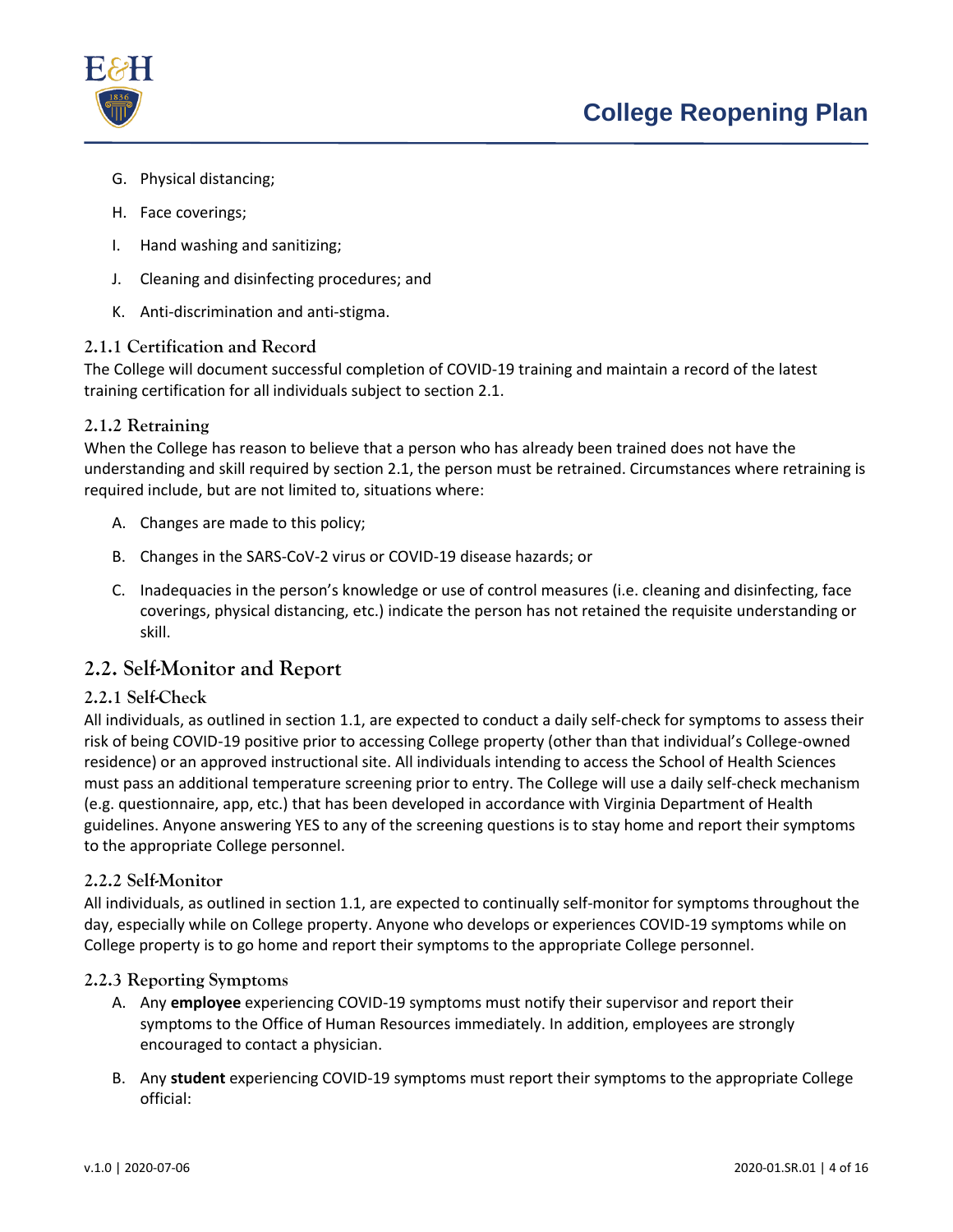

- i. Students on the **Emory** campus must notify the College Health Center.
- ii. Students on the **Marion** campus must notify the Associate Dean for the School of Health Sciences.

#### **2.2.4 COVID-19 Surveillance**

The College will monitor the self-reported symptoms of employees and students as a means of surveillance. Other measures for surveillance available to the College include the daily visit numbers for COVID-like illness to the College Health Center, the number of short-term academic adjustment requests from students due to medical illness, the number of sick leave requests from employees, the number of quarantined students, and the occupancy rate of student isolation rooms.

#### **2.2.5 Increased Risk Populations**

The College will provide options to support those at increased risk for severe illness to mitigate their exposure risk (e.g. flexible work hours, telework, modified job duties, etc.) as feasible. Employees who are at increased risk for severe illness, as defined by the CDC (i.e. older adults and people with underlying medical conditions), are strongly encouraged to self-identify to the Office of Human Resources.

## **2.3. Quarantine and Isolation**

All individuals, as outlined in section 1.1, who have recently ha[d close contact](https://www.cdc.gov/coronavirus/2019-ncov/php/public-health-recommendations.html) with a person with COVID-19 (i.e. suspected COVID-19 positive, or "suspected"); or are showing [symptoms](https://www.cdc.gov/coronavirus/2019-ncov/symptoms-testing/symptoms.html) of COVID-19, are awaiting COVID-19 test results, or have been diagnosed with COVID-19 (i.e. known COVID-19 positive, or "known"), must stay home or in their dorm room in order to [quarantine or isolate.](https://www.cdc.gov/coronavirus/2019-ncov/if-you-are-sick/quarantine-isolation.html) Students may be required to go to their off-campus home to self-isolate.

A known or suspected COVID-19 positive individual may not remain on College property (except in the case of a residence hall student). However, these individuals can work or attend class from home. The College will practice as much flexibility as reasonably possible in its sick leave and class attendance policies for employees and students during this time of pandemic. Remote learning and telework options will be offered when feasible.

#### **2.3.1 Quarantine**

Quarantine is used to keep someone who might have been *exposed* to COVID-19 (i.e. suspected COVID-19 positive) away from others. An individual who feels healthy but recently had close contact with a person with COVID-19 must:

- A. Stay home or in their dorm room (i.e. quarantine) until fourteen (14) days after their last exposure;
- B. Check their temperature twice a day and self-monitor for symptoms of COVID-19; and
- C. Stay away from people who have an increased risk for severe illness.

Anyone who develops COVID-19 symptoms while in quarantine must immediately report their symptoms as outlined in section [2.2.3.](#page-3-0)

#### **For residence hall students**:

- D. Quarantined students will stay in their dorm room;
- E. All roommate(s) of a quarantined student are strongly encouraged to limit their contact with other people;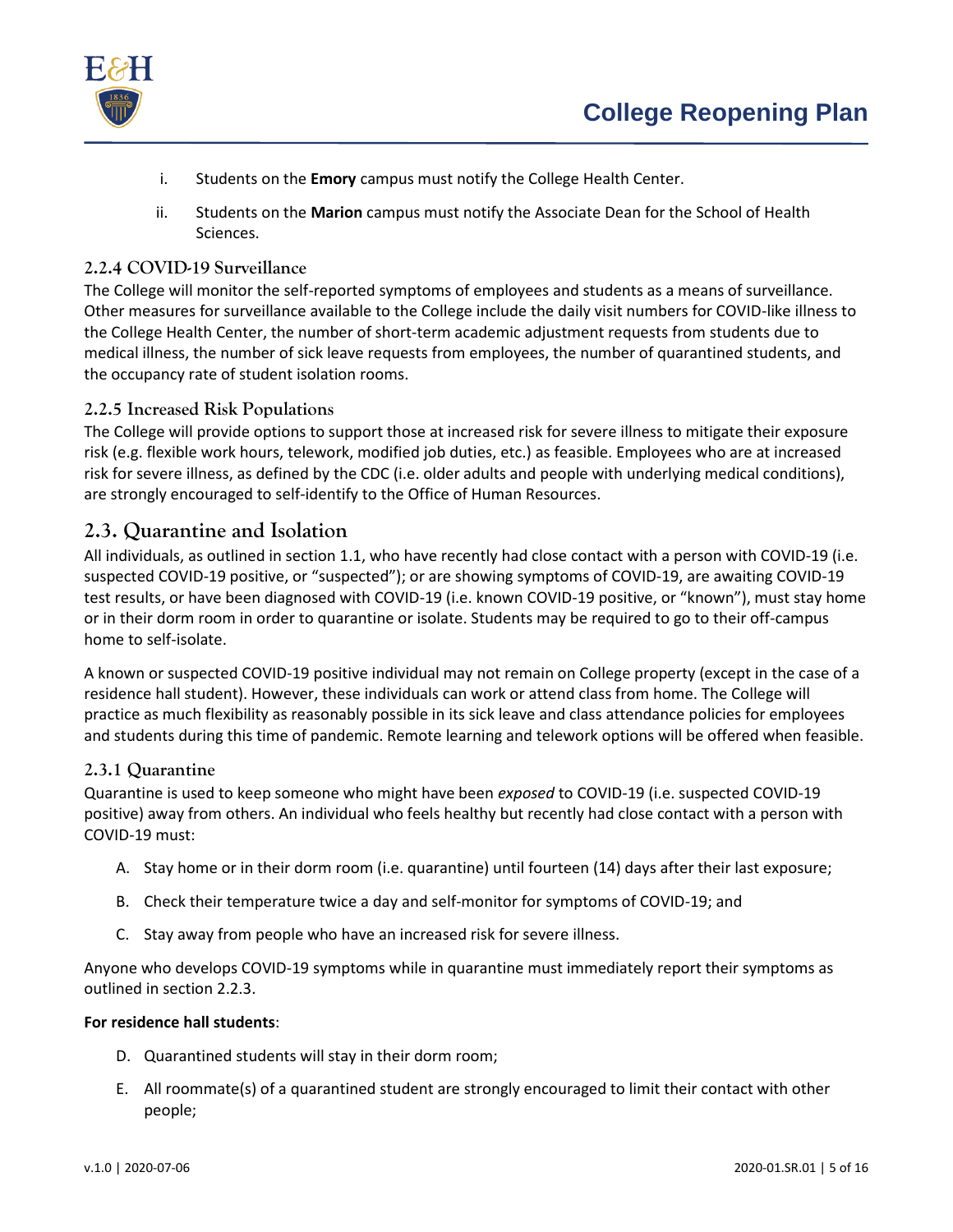

- F. Food will be delivered to quarantined students ; and
- G. All common areas and high-touch services in the room should be cleaned frequently.

#### **2.3.2 Isolation**

Isolation is used to separate people infected with the virus (those who are *sick* with COVID-19 and those with no symptoms) (i.e. known COVID-19 positive) from people who are not infected. An individual who has been diagnosed with COVID-19, is awaiting test results, or has symptoms of COVID-19 must:

- A. Stay home until it is safe to return (i.e. be around others);
- B. Stay in a specific "sick room" or area and away from other people and animals, including pets; and
- C. Use a separate bathroom, if available.

#### **For residence hall students**:

- A. Isolated students will be moved to College-identified transient COVID-19 housing until they can return to their off-campus home to self-isolate; and
- B. Isolated students will go to their off-campus home to self-isolate unless travel is not advised.

#### **2.3.3 Campus Outbreak Management**

The College will collaborate with the Washington and Smyth County Health Departments and local healthcare providers to manage a campus outbreak of COVID-19. In consultation with the local health department, the College will determine to what extent on-campus activities need to be suspended. The College has reserved approximately 5% of its student housing capacity to serve as isolation rooms for known COVID-19 positive students.

#### **2.3.4 Return of Known or Suspected Persons**

A known or suspected COVID-19 positive person can return (i.e. be around others) when they have satisfied the relevant symptoms-based strategy requirements as follows:

- A. An individual who has had close contact with someone with COVID-19 can return from quarantine after:
	- i. Continuing to have no symptoms; **and**
	- ii. Fourteen (14) days have passed since last exposure.
- B. An individual who thinks or knows they had COVID-19 and had symptoms can return after:
	- i. Three (3) days with no fever; **and**
	- ii. Respiratory symptoms have improved; **and**
	- iii. Ten (10) days have passed since symptoms first appeared.
- C. An individual who tested positive for COVID-19 but had no symptoms can return after:
	- i. Continuing to have no symptoms; **and**
	- ii. Ten (10) days have passed since positive test.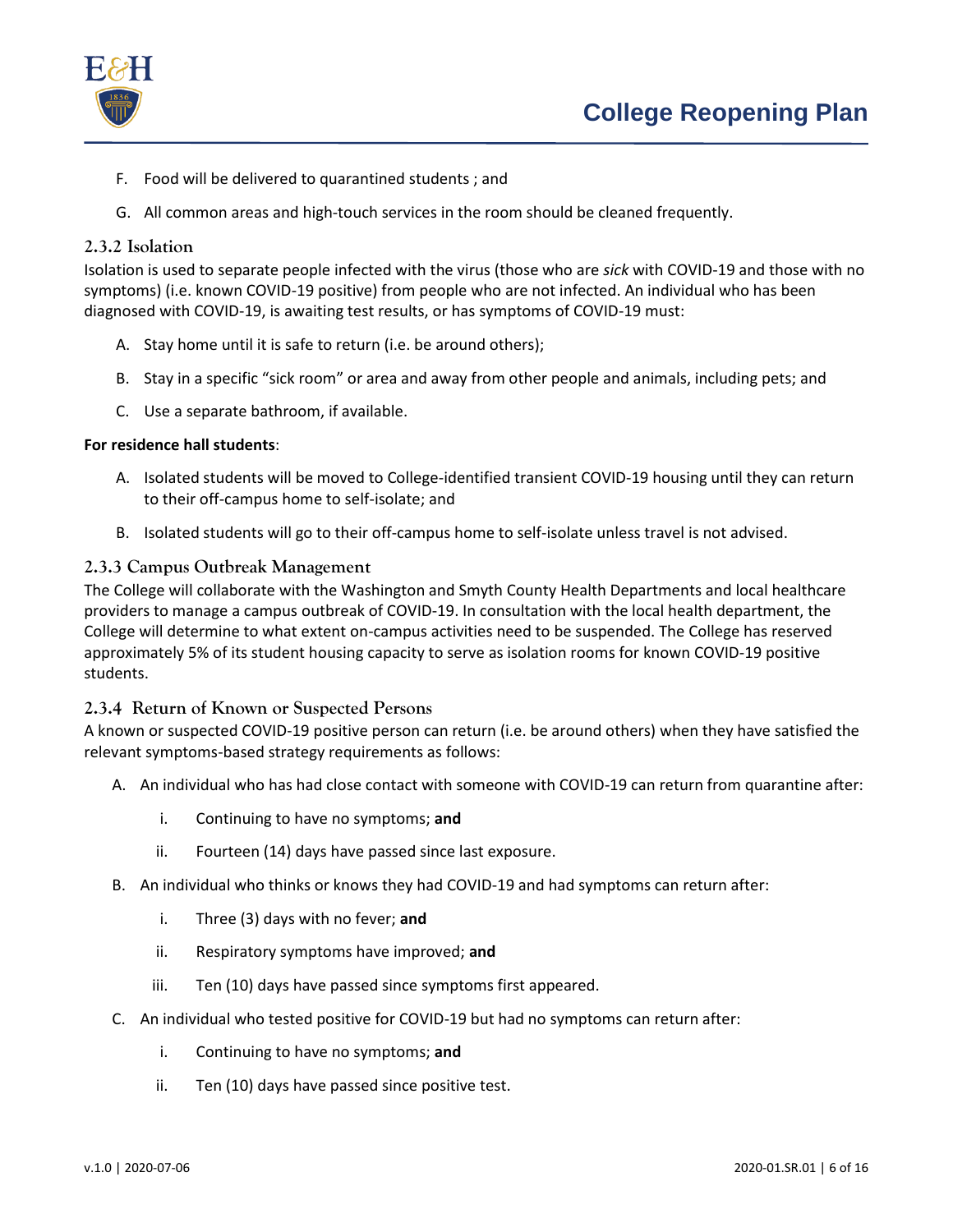

# **2.4. Testing**

The College's COVID-19 testing strategy will adhere to the Virginia Department of Health's guidelines and protocols. Local health care providers, primarily the BalladHealth system and the Washington and Smyth County Health Departments will provide COVID-19 testing. If a test is needed:

- A. **Employees** must notify their primary care physician.
- B. **Students** must contact the appropriate College official:
	- i. Students on the **Emory** campus must contact the College Health Center; when the College Health Center is closed, testing may be arranged by calling the Ballad Nurse Line.
	- ii. Students on the **Marion** campus must contact the Associate Dean for the School of Health Sciences.

College employees, other than those designated by the Dean of Students, must not, and students should not, transport other employees or students who are showing symptoms of COVID-19, awaiting test results, or have been diagnosed with COVID-19.

#### **2.4.1 Reporting of Positive Test**

All positive test results must be reported to the appropriate College personnel:

- A. **Employees** must notify the Office of Human Resources; and
- B. **Students** must notify the appropriate College official:
	- i. Students on the **Emory** campus must notify the College Health Center.
	- ii. Students on the **Marion** campus must notify the Associate Dean for the School of Health Sciences.

All positive test results will be reported to the local Health Department.

#### **2.4.2 Campus Notification of Positive Test**

Upon notification of a positive COVID-19 test for any individual that accessed College property within the previous fourteen (14) days from the date of positive test, the College will notify employees and students within 24 hours of discovery of their possible exposure while keeping confidential the identity of the known COVID-19 person. In addition, the College will notify other employers whose employees were present at the College site during the same time, as well as the building/facility owner if applicable.

The College will provide employees access to their COVID-19 related exposure and any medical record in accordance with industry standards.

#### **2.4.3 Contact Tracing**

Contract tracing will be in accordance with Health Department protocols; the Washington and Smyth County Health Departments are the College's direct partner for contact tracing.

#### **2.4.4 Procedure for Contacting the Health Department**

Any employee or student needing to contact the county health department should contact the appropriate College personnel as follows: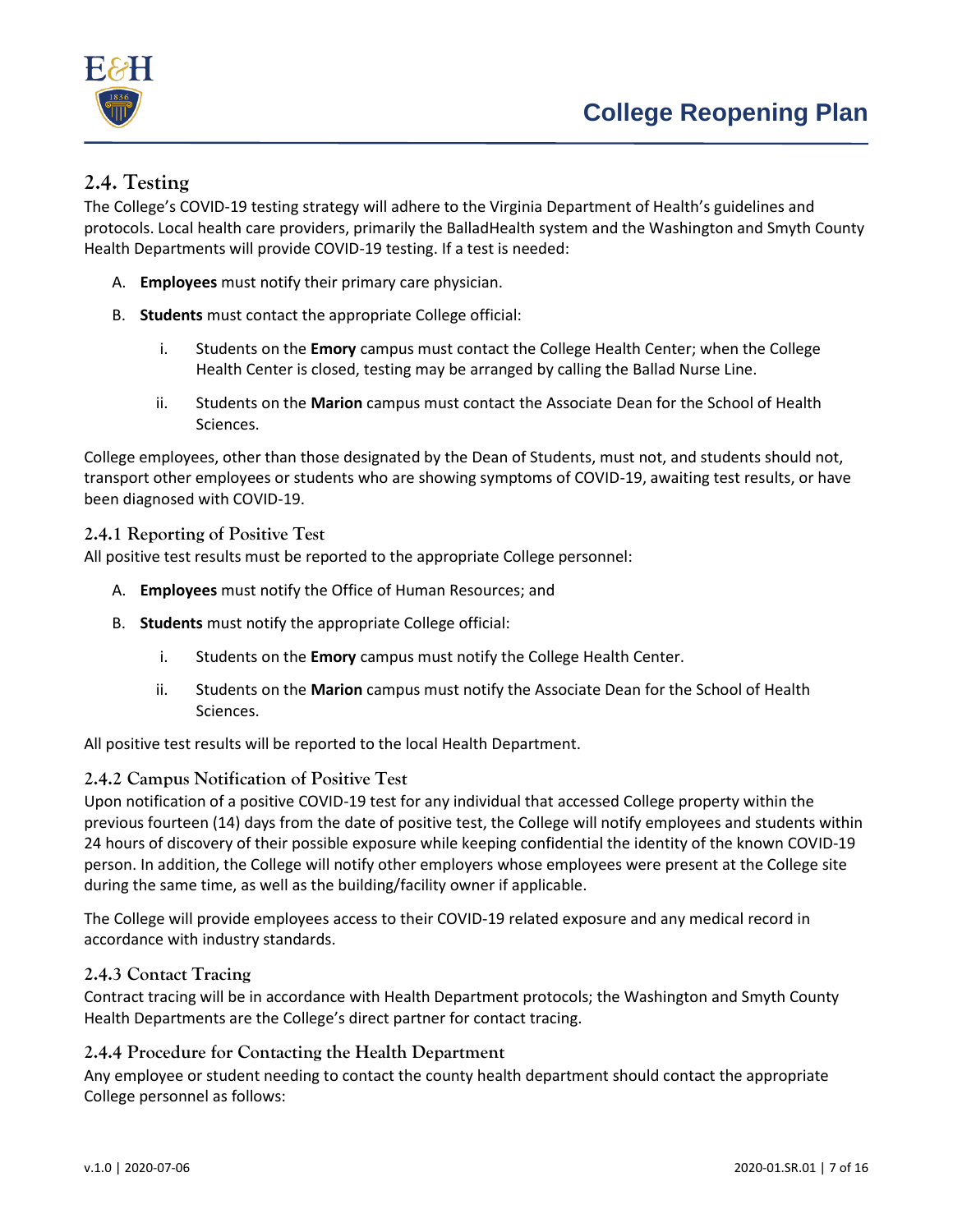

- A. For the **Emory** campus, contact Susan Stanley RN at stanlesm@ehc.edu or 276.944.6538, or the relief RN working in the College Health Center at 276.944.6219.
- B. For the **Marion** campus, contact JP Barfield, Associate Dean of the School of Health Sciences at jpbarfield@ehc.edu or 276-944.6230.

The designated College official will contact the appropriate county or district health department official.

#### **2.4.5 Health Department Contact Information**

Trish Vanoy, RN Nurse Manager for Mount Rogers Health District 276.781.7450

Kelly Read, RN Nursing Supervisor, Washington County Health Department 276.676-5604 or 276.645.0947 kelly.read@vdh.virginia.gov

Dr. Karen Shelton Medical Director, Mount Rogers Health District 276.781.7450 karen.shelton@vdh.virginia.gov

Weekend/night emergency report number: 866.531.3068

#### **2.5. Physical Distancing**

All individuals, as outlined in section 1.1., are required to maintain appropriate physical distance between persons not living in their same household at all times while on College property, whether indoors or outdoors, as follows:

- A. Maintain ten (10) feet of distance between all:
	- i. participants, patrons, and performers of entertainment and public amusement activities including, but not limited to, cheering, concerts, museums, performing arts, singing, and sports (recreational or competitive);
	- ii. guests, instructors, participants, patrons, and personal trainers of fitness and exercise or swimming pool activities; and
- B. Maintain six (6) feet of distance in all other settings.

#### **2.5.1 General Practices**

Physical distancing is one of the best tools to avoid being exposed to the COVID-19 virus and slowing its spread. In order to limit close contact between individuals, the College will implement actions including, but not limited to, the following: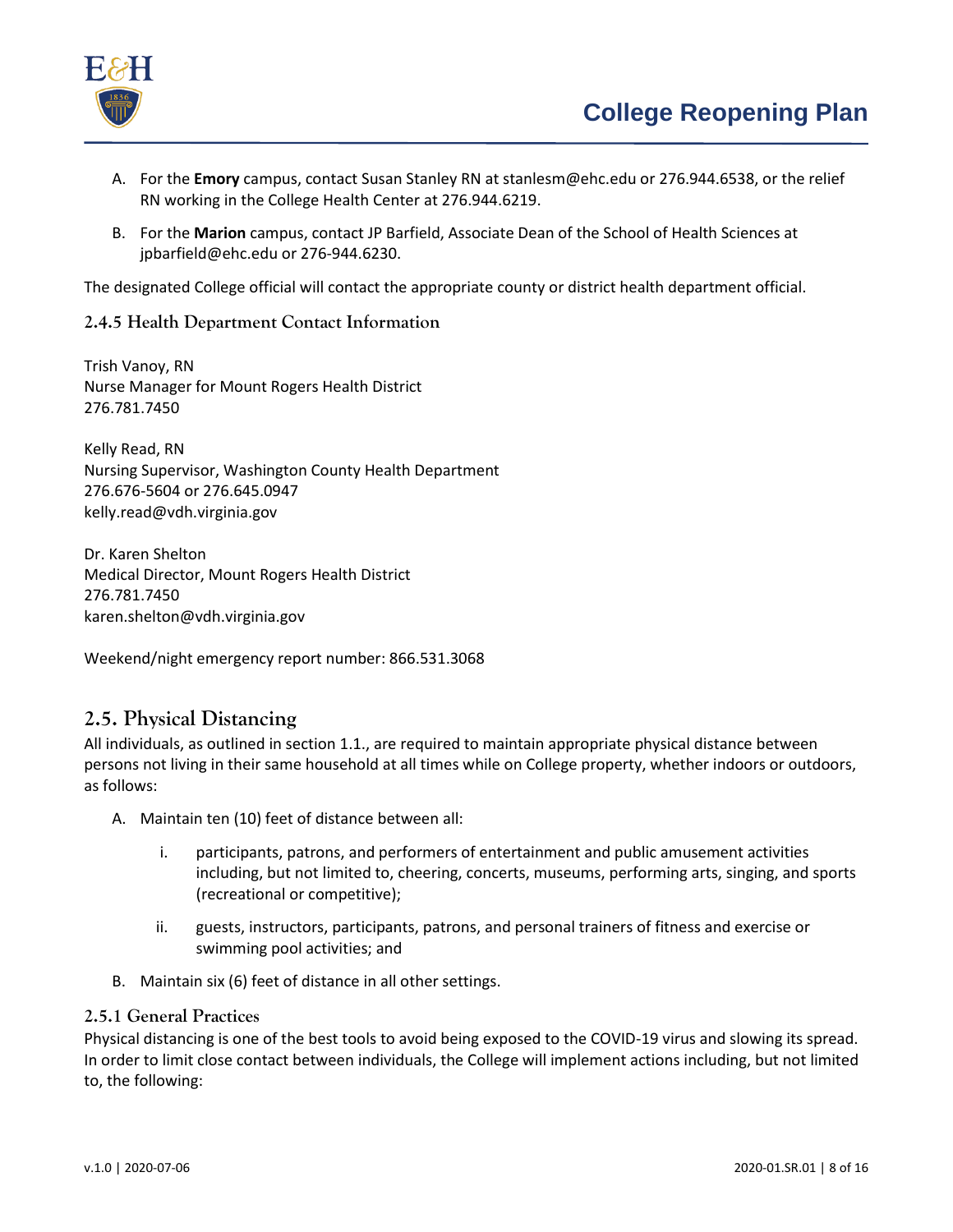

- A. Requiring physical distancing between individuals;
- B. Implementing circulation control patterns in buildings;
- C. Utilizing visual cues such as signs and floor markings;
- D. Rearranging learning and work spaces;
- E. Reconfiguring spaces where people congregate;
- F. Erecting physical barriers as needed;
- G. Identifying traffic flows and posting necessary instructions and signage;
- H. Staggering class times and work shifts as needed;
- I. Encouraging the scheduling of appointments instead of "walk-ins"; and
- J. Encouraging telework whenever possible.

#### **2.5.2 Administrative and Work Practices**

For **employees**, the College will implement flexible worksites (e.g. telework), flexible work hours (e.g. staggered schedules and shifts), and flexible meeting and travel options (e.g. video conferencing, postponement of nonessential travel, etc.), where feasible.

For **students**, the College will modify the academic schedule to minimize disruption caused by a potential COVID-19 outbreak. The College will also utilize alternative delivery methods of courses (e.g. distance or remote education) as necessary and where feasible.

#### **2.5.3 Occupancy Restrictions**

Occupancy of spaces including, but not limited to, classrooms, common areas, private and public offices, and other learning environments, will be limited so that occupants can maintain physical distancing from each other. Signage indicating the maximum occupancy and any necessary instructions will be posted at the entrance to each room or common area. Should the room's posted occupancy be exceeded, the designated manager of the room or area (e.g. instructor, office manager, building designee), or their designee, must ask occupants to leave the room or area until such a time that their return is in accordance with the posted occupancy limit. In order to achieve physical distancing between occupants, actions including, but not limited to, the following will be utilized:

- A. Classrooms and other learning spaces will be reconfigured by blocking, moving, or removing desks, tables, and other furniture or equipment;
- B. Common areas (e.g. breakrooms, conference rooms, etc.) may be limited to designated personnel, managed through scheduling, or closed;
- C. Private offices will be reconfigured by moving furniture, or alternative meeting spaces used if an office is too small;
- D. Common offices (e.g. Registrar, Provost, etc.) will be reconfigured by moving furniture, and will identify occupant traffic flows; and
- E. Limiting the access of employees, students, and visitors to areas and rooms as necessary.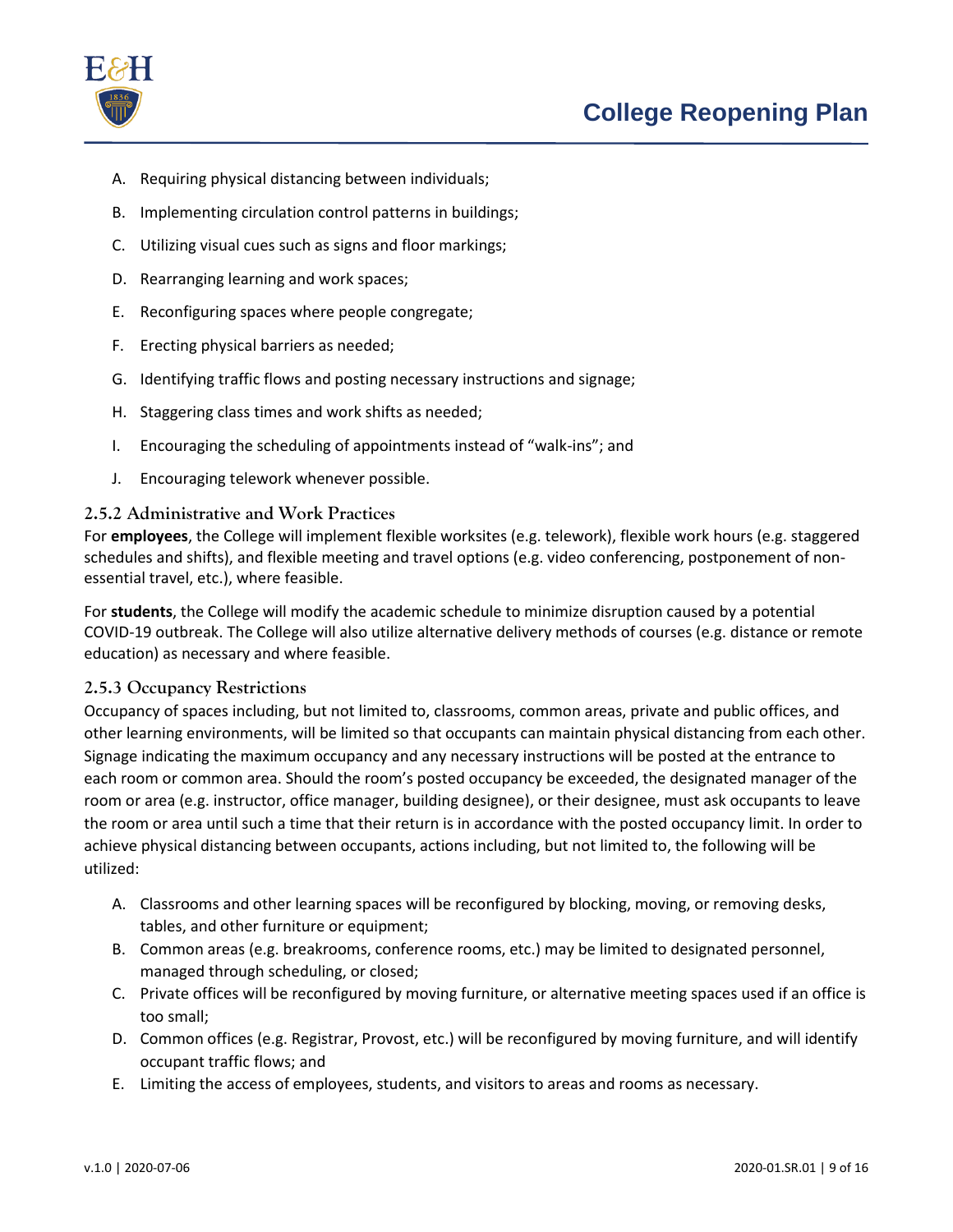



#### **2.5.4 Physical Barriers**

In areas where physical distancing is difficult or impossible, physical barriers (e.g. plexi-glass shields) will be installed to aid in mitigating the spread of the COVID-19 virus.

#### **2.5.5 Gatherings and Events**

Gatherings related to the educational process or administrative activities of the College (i.e. College-related) should be done remotely via a technology platform (e.g. Zoom, conference call, etc.) as much as possible. When in-person College-related gatherings (i.e. class sessions, meetings, interviews, etc.) need to occur, they should be kept as short as possible, limit the number of persons in attendance, and use physical distancing practices.

Non-College-related gatherings (e.g. camps, rentals, weddings, etc.) are not permitted.

#### **2.5.6 Dining Services**

Dining services, provided by Sodexo, will be modified to promote physical distancing in the main dining hall as well as related retail operations across the campus. Modified hours, additional meal times, reduced occupancy, and new to-go options will be implemented to reduce the numbers of dining patrons at any one time. Measures implemented in the main dining hall will include, but are not limited to:

- A. Full service at all platforms;
- B. Sneeze guards lowered and physical barriers installed at cashier stations;
- C. Tables arranged and extra chairs removed to achieve physical distancing;
- D. Servers distributing napkin-wrapped silverware;
- E. Removing napkins, salt, and pepper from tables;
- F. Using floor markings and signage to control flow and distances; and
- G. Not allowing personal containers or water bottles.

#### **2.5.7 Student Housing**

Access to residence halls will be limited to the students assigned to the residence hall and designated Housing staff. Non-essential common spaces including, but not limited to, lounges, kitchens, and media rooms, will be closed to discourage gatherings that violate physical distancing requirements. Signage, floor markings, etc. will be posted to remind residents to maintain physical distancing at all times.

All residence hall programming will be virtual unless approved by the Director of Housing and Residence Life.

#### **2.6. Face Coverings**

All individuals, as outlined in section [1.1,](#page-2-1) are required to wear a face covering over their nose and mouth at all times while on College property, whether indoors or outdoors, and in public. Additionally, face coverings must be worn while inside a College-owned vehicle, whether alone or with others, and while inside a College-hired vehicle and with others. Individuals are strongly encouraged to wear a face covering at all times while offcampus and in public.

#### **2.6.1 Face Covering Exception**

Individuals are not required to wear a face covering in the following situations: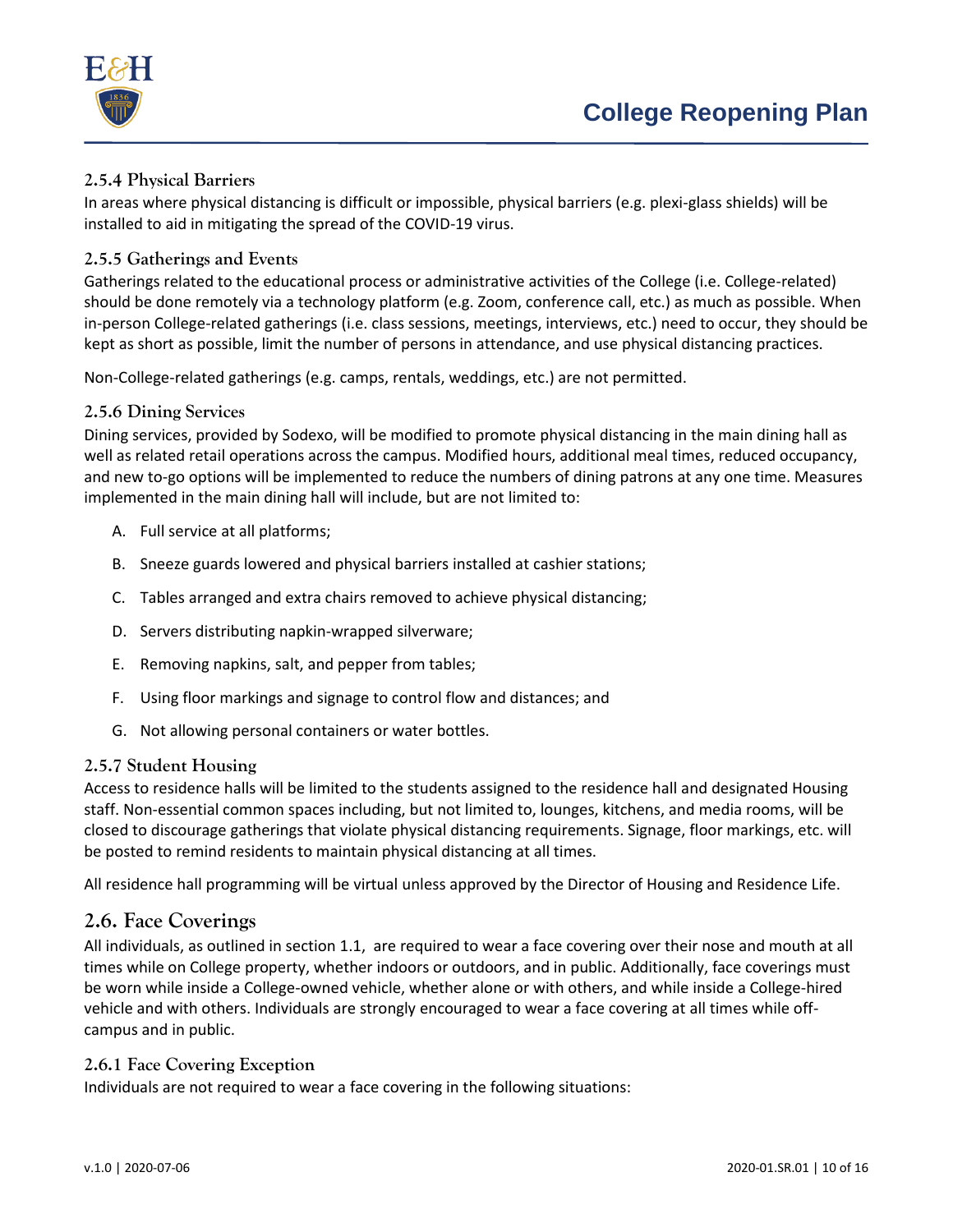

- A. While alone in a personal vehicle or private office;
- B. While in their residence (i.e. dorm room);
- C. While eating and six (6) feet away from another person;
- D. While exercising ten (10) feet away from another person and not face to face with them;
- E. While seeking to communicate with the hearing impaired for which the mouth needs to be visible;
- F. If provided accommodation under the Americans with Disabilities Act; or
- G. If provided a waiver under Title VII of the Civil Rights Act.

#### **2.6.2 Face Covering Exemption**

An individual needing an accommodation under the Americans with Disabilities Act may ask for a face covering exemption:

- A. **Employees** must ask for accommodations through the Office of Human Resources
- B. **Students** must ask for accommodations through the Disabilities Support Services office.

#### **2.6.3 Face Covering Waiver**

Any individual needing an accommodation under Title VII may ask for a face-covering waiver:

- A. **Employees** must ask for a waiver through the Office of Human Resources
- B. **Students** must ask for a waiver through the Dean of Students Office

#### **2.6.4 Face Covering Provision and Use**

Face coverings are generally made of cloth, are reusable, and are not part of healthcare personal protective equipment (PPE). Face coverings should:

- A. Fit snugly but comfortably against the side of the face;
- B. Be secured with ties or ear loops;
- C. Be made of one or more layers of fabric that you can still breathe through; and
- D. Be able to be washed and machine dried without damage or change to shape.

The College will provide a limited amount of face coverings for students, faculty, staff, and visitors. Additional face coverings will be available for purchase at The Merc. Students will also be able to obtain "emergency" face coverings from the College Health Center, Campus Police, and residential life staff.

Individuals may provide their own face coverings provided they meet the requirements outline in this policy. Face coverings with derogatory, offensive, or lewd messages in either word or picture are not allowed.

Individuals are responsible for the proper use, removal, and washing of cloth face coverings. People should avoid touching the face covering while wearing it, and they should wash their hands both before and after touching the face covering. Cloth face coverings should be changed if they become soiled or moist. Cloth face coverings should be washed after each use.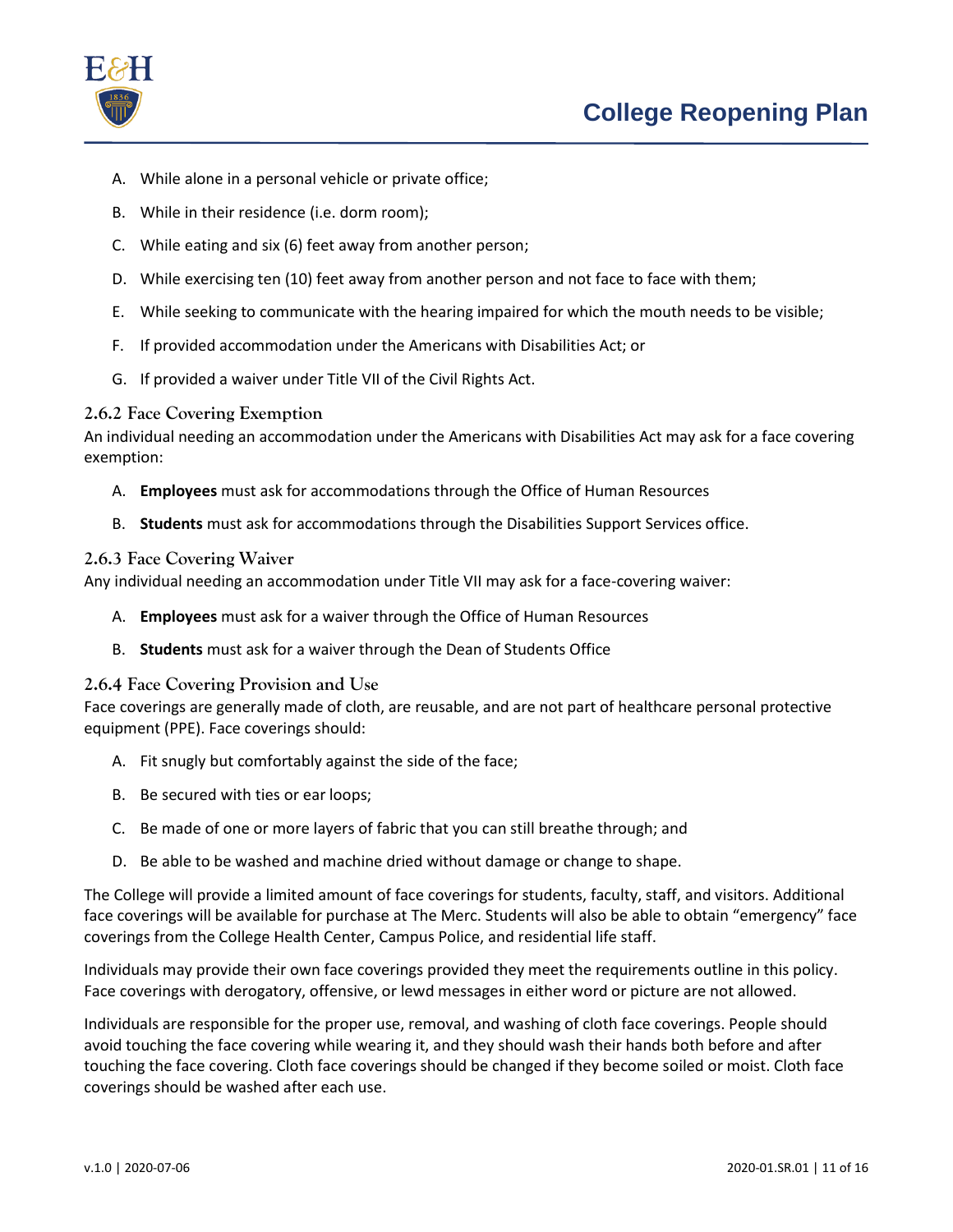

Wearing a face covering helps reduce the risk of the wearer exposing others to potentially infectious respiratory droplets. However, even with a face covering, it is critical to maintain physical distancing of six (6) feet or more to slow the spread of the virus.

# **2.7. Hand Washing and Sanitizing**

All individuals, as outlined in section [1.1,](#page-2-1) are expected to practice healthy hygiene procedures including, but not limited to, cleaning or sanitizing hands at key times with soap and water or hand sanitizer that contains at least 60 percent alcohol. Proper hand washing/sanitizing is one of the most important steps in preventing the spread of the COVID-19 virus. The College will support healthy hygiene behaviors by placing sanitizing stations in key locations and providing adequate supplies including, but not limited to, soap, hand sanitizer containing at least 60 percent alcohol, paper towels, tissues, disinfectant wipes, and no-touch/foot pedal trash cans. All individuals are encouraged to clean or sanitize their hands frequently.

# **2.8. Cleaning and Disinfecting**

Normal routine cleaning with soap and water decreases how much of the COVID-19 virus is on surfaces and objects, which reduces the risk of exposure. Disinfection can also help reduce the risk; frequent disinfection of surfaces and objects touched by multiple people is important.

### **2.8.1 Chemicals and Products**

Custodial services, provided by National Management Resources, will only use disinfecting chemicals and products indicated in the Environmental Protection Act (EPA) List N for use against SAR-CoV-2. The use of all disinfecting chemicals must be in accordance with the manufacturer's instructions. National Management Resources through one of its many local or national suppliers will procure supplies.

#### **2.8.2 Cleaning Schedules**

- A. The current cleaning schedule for administrative areas, common areas, offices, and residence halls will continue daily (Monday through Friday) by the custodial staff with frequently touched surfaces including, but not limited to, door handles, light switches, handrails, and elevator buttons disinfected at least twice per day, Monday through Friday. Cleaning and disinfecting on weekends will be as needed based on facility usage for activities or events.
- B. Classrooms will be cleaned and disinfected between every class period by the custodial staff.
- C. Employees must keep their work areas tidy to allow proper cleaning and disinfecting by the custodial staff. In the event the custodial staff cannot properly clean an employee's work area due to untidiness, the employee will be responsible for cleaning and disinfecting their work area.
- D. Employees that interact with students, the public, or other people (other than employees) will be provided with disinfectant supplies and must clean surfaces contacted frequently.
- E. Residential students are responsible for cleaning and disinfecting their living spaces (i.e. dorm room) according to CDC guidelines.

#### **2.8.3 Shared Objects and Vehicles**

The sharing of objects (e.g. equipment, tools, vehicles, workspaces, etc.) should be minimized; use of shared objects that are difficult to clean or disinfect is discouraged. All shared objects must be cleaned and disinfected prior to transfer from one person to another. College departments, or their designee, are responsible for the cleaning and disinfecting of the objects in their purview (e.g., the library is responsible for its books, Information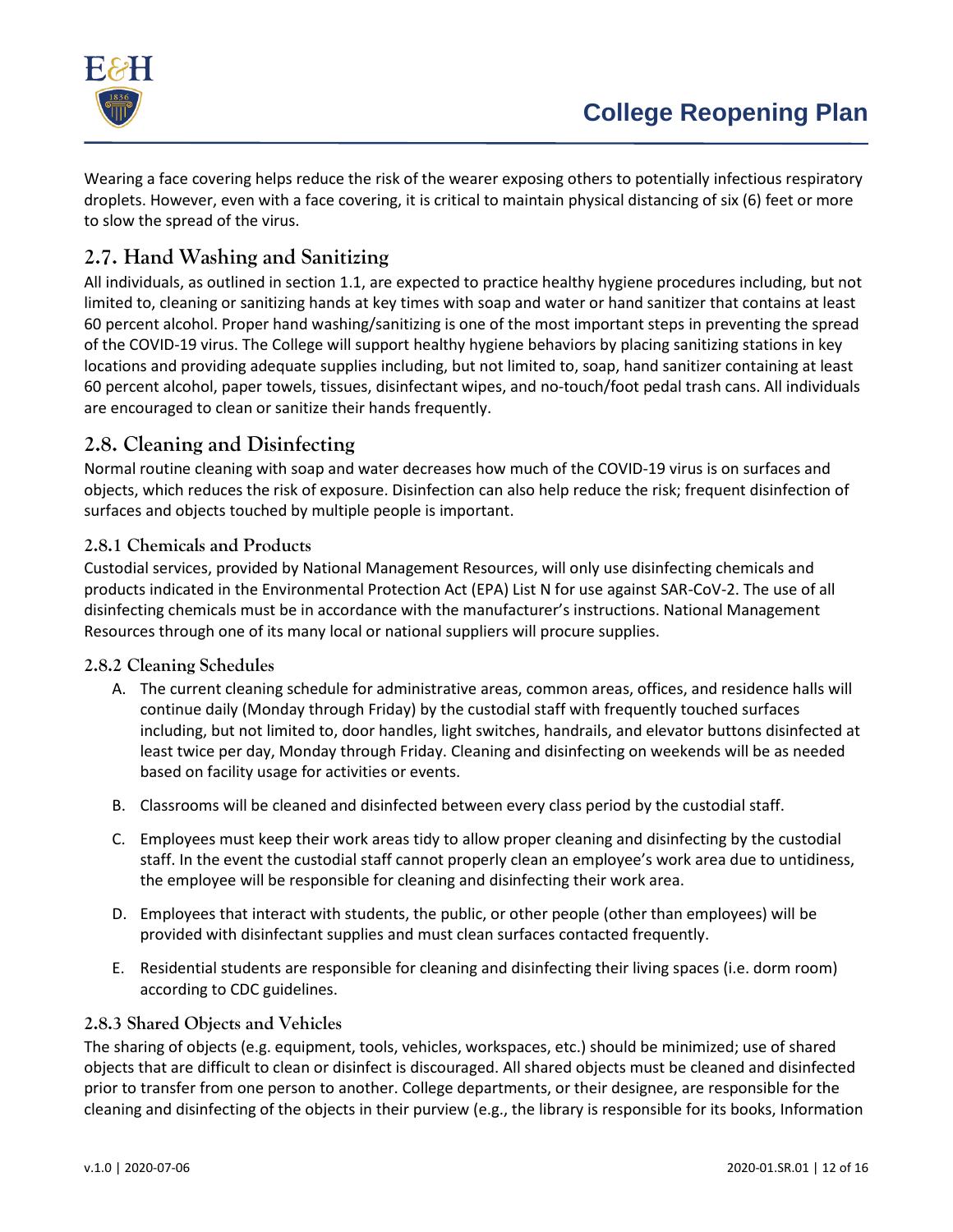

Technology Services is responsible for computer labs, lab instructors are responsible for their lab equipment, etc.).

### **2.8.4 COVID-19 Known or Suspected Areas**

Custodial staff must disinfect any area accessed by a known or suspected COVID-19 person prior to other employees accessing the area.

# **2.9. Campus Visitors**

The number of non-essential visitors to campus will be limited as much as possible – especially with individuals who are not from the local geographic area. Visits, including but not limited to, meetings, trainings and interviews, should be conducted remotely via technology solutions (e.g. Zoom, phones, etc.) as much as possible. Employees must limit the frequency and duration of all personal visits from family members and other guests. Visitors:

- A. Will be required to conduct a symptom screening before accessing College property;
- B. Must wear a proper face covering and practice physical distancing while on College property, whether indoors or outdoors, and in public;
- C. Are not allowed to stay overnight on campus, except as authorized by the COVID-19 Coordinator; and
- D. Are not to enter residence halls, except as authorized by the Dean of Students.

Departments that frequently host visitors must:

- E. Require scheduled appointments ("walk-in" visits may not be accommodated); and
- F. Limit tours and visits to single or family units.

Students are strongly encouraged to limit the frequency and duration of visits from family members and other guests.

Any visitor not in compliance with this policy will be required to leave the premises immediately.

## **2.10. Travel**

All College-related travel by employees and students must comply with local, state, and federal government mandates, and should be in accordance with health department and CDC guidance. Essential travel (i.e. necessary to the core operations of the College) will be considered accordingly; non-essential travel will be limited.

All employees and students traveling for any College-related reason, including but not limited to, athletic competition, experiential learning experiences (e.g. student teaching, internships, etc.), professional development, or recruiting, must comply with the rules, standards, and procedures outlined and referenced in this policy, including physical distancing, the wearing of face coverings, and practicing proper hand washing and hygiene while traveling.

Considerations for all travel requests include, but are not limited to, essentialness of the travel, availability of technological alternatives (e.g. Zoom or phone), distance from the College, spread of the virus in both the College's local community and at the destination, ability to maintain physical distancing both during travel and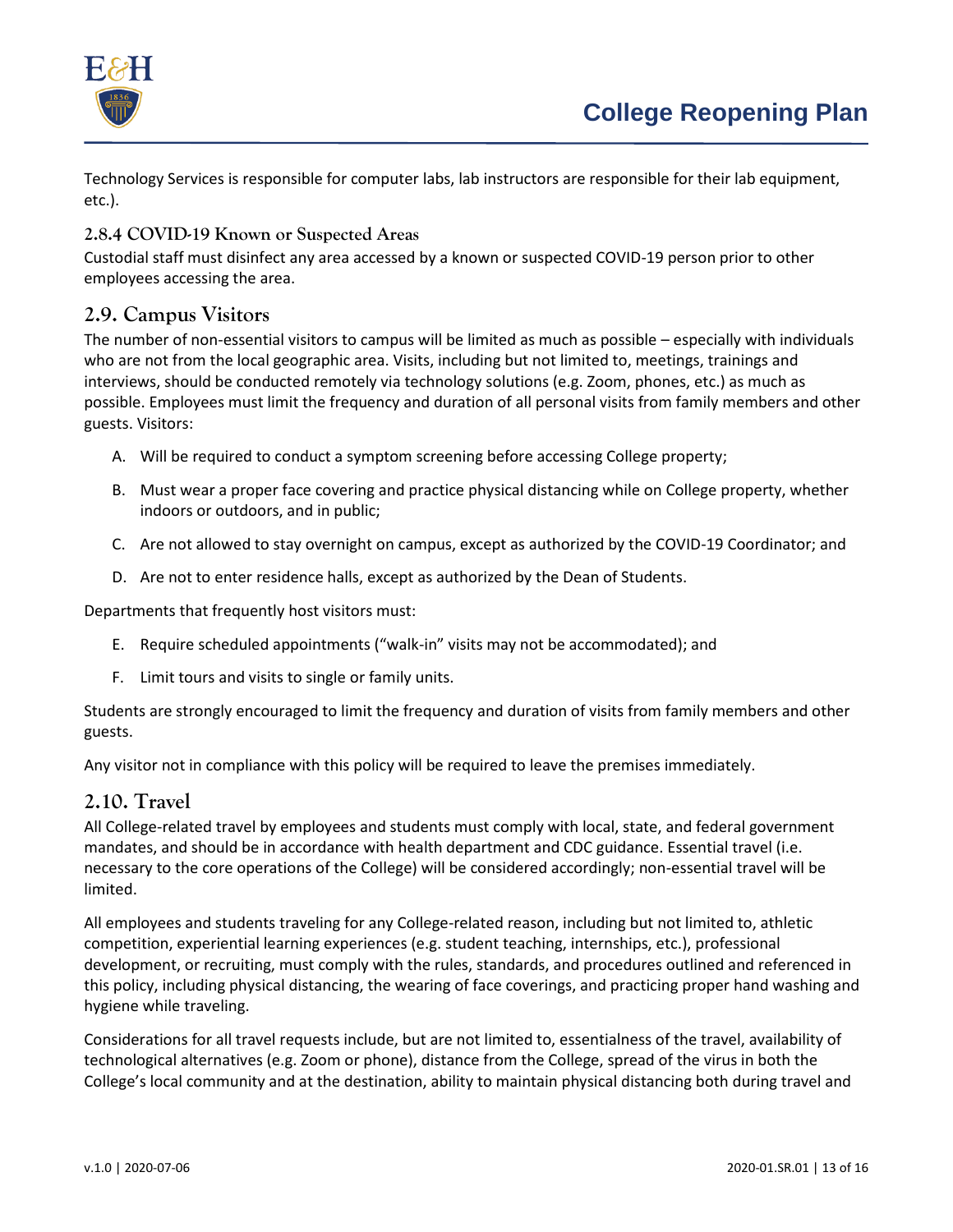

at the destination, and the possibility of quarantine or self-isolation upon return. The COVID-19 Coordinator must approve all requests for College-related travel before final authorization may be granted.

# **2.11. The College Health Center**

The College Health Center (CHC) has a contract for limited medical services with a physician and nurse practitioner through the BalladHealth system's Emory Internal Medicine – Abingdon Physician Partners private office that is located in the same building as the CHC. All appointments must be scheduled in advance; "walk-in" visits are not available. The CHC uses a telehealth platform to provide information to assist in triage and scheduling of appointments.

In addition to providing its typical student and employee services, the CHC will coordinate the care of suspected and known COVID-19 positive students in partnership with BalladHealth practitioners and Smyth and Washington County Health Department personnel.

#### **2.11.1 Facility Considerations**

In order to reduce the risk of infection, the CHC will implement measures including, but not limited to, the following:

- A. Eliminating walk-in appointments;
- B. Rearranging the waiting-room to achieve physical distancing of at least six (6) feet between seats;
- C. Escorting patients to an exam room as quickly as possible;
- D. Not allowing visitors to accompany patients;
- E. Requiring face coverings (disposable face coverings available for patients as needed);
- F. Cleaning and disinfecting between patients; and
- G. Limiting or discontinuing the use of shared objects where feasible.

#### **2.11.2 Staff Considerations**

Provision of medical-grade personal protective equipment (PPE) for CHC staff will be coordinated with the Mount Rogers Health District (specifically the Washington County Health Department) and the Emory Internal Medicine private office.

#### **2.11.3 Mental Health Services**

**Students** have access to mental health services provided by the College's Counseling. All appointments must be scheduled in advance unless a student is experiencing a mental health crisis. Services will be provided via secure video conferencing except during the provision of crisis services or if a virtual appointment will hinder the ability to fully assess a student's needs.

**Employees** have access to psychological and emotional well-being support through Anthem's LiveHealth Online Psychology program and the Employee Assistance Program.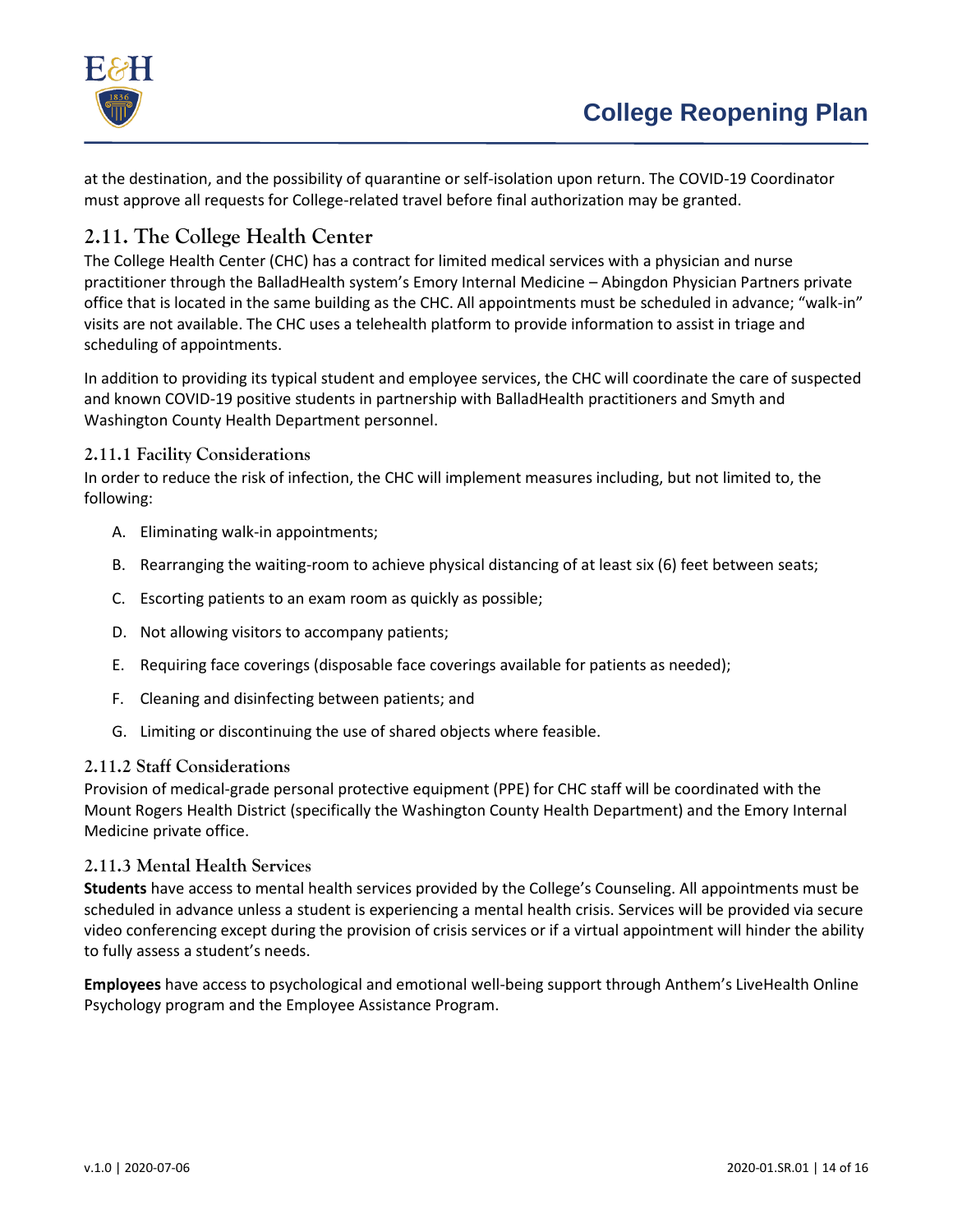

# **2.12. Repopulation of the College**

### **2.12.1 Initial Screening**

All individuals, as outlined in sectio[n1.1,](#page-2-1) are expected to conduct an initial screening for symptoms to assess their risk of being COVID-19 positive prior to accessing College property after a prolonged absence of fourteen (14) or more days. Anyone answering YES to any of the initial screening questions is to stay home until it is safe to return (i.e. be around others) and report their symptoms to the appropriate College personnel.

#### **2.12.2 Employees**

Employees will repopulate the College in phases in accordance with all government mandates and health department guidance. An employee's return to work date is determined based on their functions and their office's needs as determined by their manager; any return to work must be in accordance with any essential personnel restrictions that may be in place. Prior to returning to campus, an employee's manager must approve and report the following to the Executive Council member:

- A. The employee's return to campus date;
- B. The employee's schedule (e.g. traditional, compressed, alternative, or flexible); and
- C. The employee's work location (e.g. on-campus or alternate).

#### **2.12.3 Student Move-in**

Student Move-in will be a staggered student process that incorporates all required COVID-19 precautions and procedures. This process will be communicated to students and parents prior to their arrival on campus.

- 1. Arriving on Campus: Each student will be assigned a time to arrive; upon arrival, each student will stop at an Orientation Checkpoint for symptoms screening and any necessary additional information.
- 2. Checking in: each student will enter the designated check-in station alone to retrieve orientation materials, housing information, room key, student ID, etc.
- 3. Unloading Personal Belongings: each student will be directed to their residence hall's move-in station to receive instructions on where to unload their belongings before moving their vehicle to an assigned parking lot.
- 4. Relocating Belongings to Residence Hall Room: each student and their family will relocate their personal belongings to the student's residence hall room within their allotted time.
- 5. Setting up the Room and Saying Goodbye to Families: families may assist the student with any setup needs that require their assistance, but will need to vacate the residence hall once the allotted time has expired in order to allow other students and families to begin moving into the residence hall.

# **2.13. Shutdown Considerations**

#### **2.13.1 Criteria and Process**

Decisions regarding dismissals or shutdowns of either or both the Emory and Marion campuses will be made in consultation with the Smyth and Washington County Health Departments. Scenarios that would instigate a dismissal or shut down of one or both campuses include, but are not limited to, government or health department order, exceeding the capacity of reserved student isolation housing, or disruption in the supply chain for essential materials such as cleaning and disinfecting products.